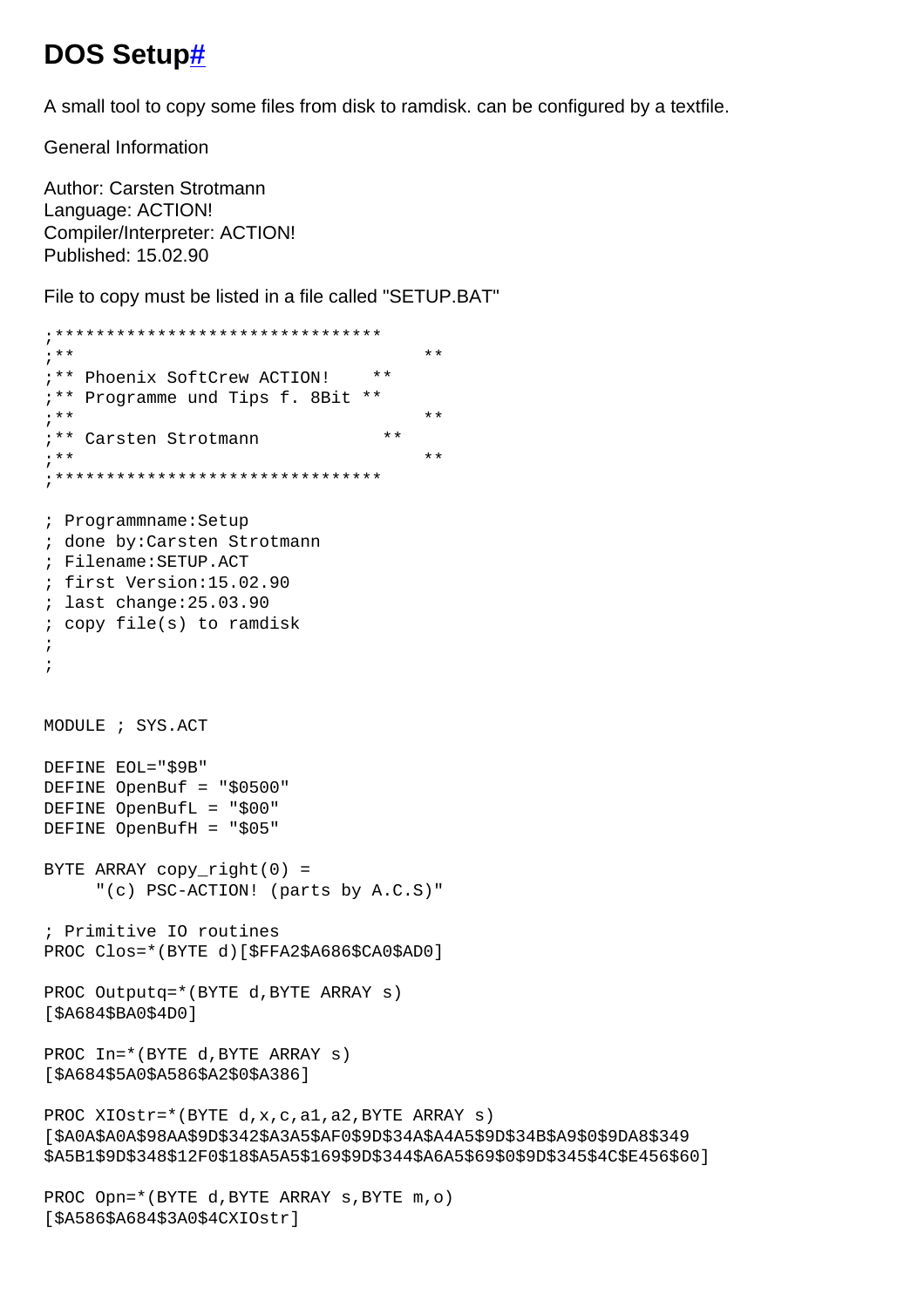PROC Prt=\*(BYTE d,BYTE ARRAY s) [\$A586\$A684\$A2\$0\$A386\$9A0\$20XIOstr\$AD0\$BA9\$9D\$342\$9BA9\$4C\$E456\$60] PROC Error(BYTE err)[\$6C\$A\$0\$1113\$8301] PROC Break=\*() [\$BA\$8E\$4C1\$80A0\$98\$4C Error] ; math library routines PROC LShift=\*() [\$84A4\$AF0\$8586\$A\$8526\$88\$FAD0\$85A6\$60] PROC RShift=\*() [\$84A4\$AF0\$8586\$8546\$6A\$88\$FAD0\$85A6\$60] PROC SetSign=\*()[\$D3A4\$1010] PROC SS1=\*() [\$8685\$8786\$38\$A9\$0\$86E5\$A8\$A9\$0\$87E5\$AA\$98\$60] PROC SMOps=\*() [\$D386\$E0\$0\$310\$20SS1\$8285\$8386\$85A5\$E10\$AA\$D345\$D385 \$84A5\$20SS1\$8485\$8586\$A9\$0\$8785\$60] PROC MultB=\*() [\$1BF0\$CA\$C786\$AA\$15F0\$C686\$A9\$0\$8A2\$A\$C606\$290\$C765\$CA\$F6D0 \$18\$8765\$8785\$86A5\$87A6\$60] PROC Mult $I=\star$ () [\$20SMOps\$82A6\$1BF0\$C686\$84A6\$15F0\$CA\$C786 \$8A2\$A\$8726\$C606\$690\$C765\$290\$87E6\$CA\$F0D0 \$8685\$82A5\$85A6\$20MultB\$83A5\$84A6\$20MultB\$4CSetSign] PROC DivI=\*() [\$20SMOps\$85A5\$27F0 \$8A2\$8226\$8326\$8726\$38\$83A5\$84E5\$A8\$87A5\$85E5\$490 \$8785\$8384\$CA\$E7D0\$82A5\$ Free 00 Files \$10A2\$8226\$8326\$2A\$4B0\$84C5\$390\$84E5\$38\$CA\$EFD0 \$8226\$8326\$8685\$82A5\$83A6\$4CSetSign] PROC RemI=\*()[\$20 DivI\$86A5\$87A6\$60] PROC SArgs=\*() [\$A085\$A186\$A284\$18\$68\$8485\$369\$A8\$68\$8585\$69\$0\$48\$98\$48\$1A0 \$84B1\$8285\$C8\$84B1\$8385\$C8\$84B1 \$A8\$B9\$A0\$0\$8291\$88\$F810\$11A5\$FD0\$11E6\$4C Break\$6308\$1109\$1819\$2113\$3323\$60] SET \$4E4=LShift SET \$4E6=RShift SET \$4E8=MultI SET \$4EA=DivI SET \$4EC=RemI SET \$4EE=SArgs PROC ChkErr=\*(BYTE r,b,eC)[\$1610\$88C0\$8F0 \$98\$80C0\$11F0 \$4C Error\$8A\$4A4A\$4A4A\$98AA\$9D EOF\$60] PROC Break1=\*(BYTE err)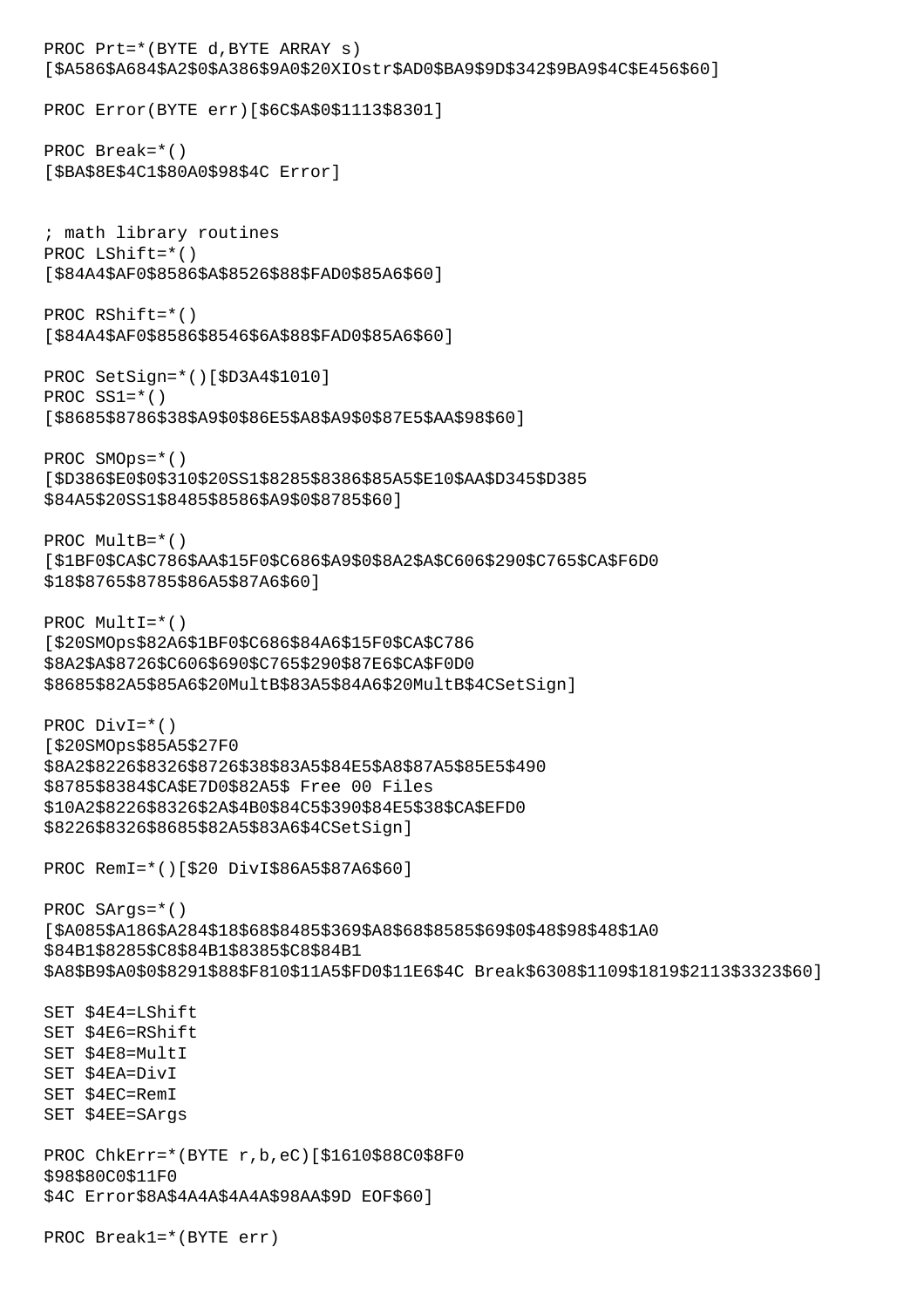```
[$1A2$1186$48$20 Break$68$A8$60]
PROC Open=*(BYTE d, BYTE ARRAY f, BYTE m, a2)
[$48$A186$A284$A8$A9$0$99 EOF$A8$A1B1$8D OpenBuf $A8$C8$9BA9$2D0$A1B1$99 OpenBuf $88$F8D0
$68$A2 OpenBufL $A0 OpenBufH $20Opn$4C ChkErr]
PROC PrintE=*(BYTE ARRAY s)[$A186$AA$A1A4$A5device]
PROC PrintDE=*(BYTE d,BYTE ARRAY s)
[$20 Prt$4C ChkErr]
PROC Close=*(BYTE d)[$20 Clos$4C ChkErr]
PROC Print=*(BYTE ARRAY s)[$A186$AA$A1A4$A5device]
PROC PrintD=*(BYTE d,BYTE ARRAY s)
[$20Outputq$4C ChkErr]
PROC InS=*()
[$20In$A084$BD$348$3F0$38$1E9$A0$0$A591$A0A4$60]
PROC InputS=*(BYTE ARRAY s)[$A286$AA$A2A4$A5device]
PROC InputSD=*(BYTE d,BYTE ARRAY s)[$48$FFA9$A385$68]
PROC InputMD=*(BYTE d, BYTE ARRAY s, BYTE m)
[$48$A186$A284$A0$0$A3A5$A191$68$A2A4]
PROC InputD=*(BYTE d,BYTE ARRAY s)[$20InS$4C ChkErr]
BYTE FUNC GetD=*(BYTE d)[$7A2]
PROC CCIO=*()
[$A486$A0A$A0A$AA$A4A5$9D$342$A9$0$9D$348$9D$349
$98$20$E456$A085$4C ChkErr]
PROC PutE=*()[$A9$9B]
PROC Put=*(BYTE c)[$AA$A5device]
PROC PutD=*(BYTE d,BYTE c)[$A186$A1A4]
PROC PutD1=*()[$BA2$4C CCIO]
PROC PutDE=*(BYTE dev)[$A0$9B$F7D0]
PROC XIO=*(BYTE d,f,c,a1,a2,BYTE ARRAY s)
[$20XIOstr$4C ChkErr]
PROC CToStr=*()
[$D485$D586$20$D9AA$20$D8E6$FFA0$A2$0$C8$E8
$F3B1$9D$550$F710$8049$9D$550$8E$550$60]
PROC PrintB=*(BYTE n)[$A2$0]
PROC PrintC=*(CARD n)[$20 CToStr$A5device]
PROC PNum=*()[$50A2$5A0$20 Outputq$4C ChkErr]
PROC PrintBE=*(BYTE n)[$A2$0]
PROC PrintCE=*(CARD n)[$20PrintC$4CPutE]
PROC PrintBD=*(BYTE d, n)[$A0$0]
PROC PrintCD=*(BYTE d, CARD n)
[$A085$8A$A284$A2A6$20 CToStr$A0A5$4CPNum]
PROC PrintBDE=*(BYTE n)[$A0$0]
PROC PrintCDE=*(BYTE d,CARD n)
[$20PrintCD$A0A5$4CPutDE]
```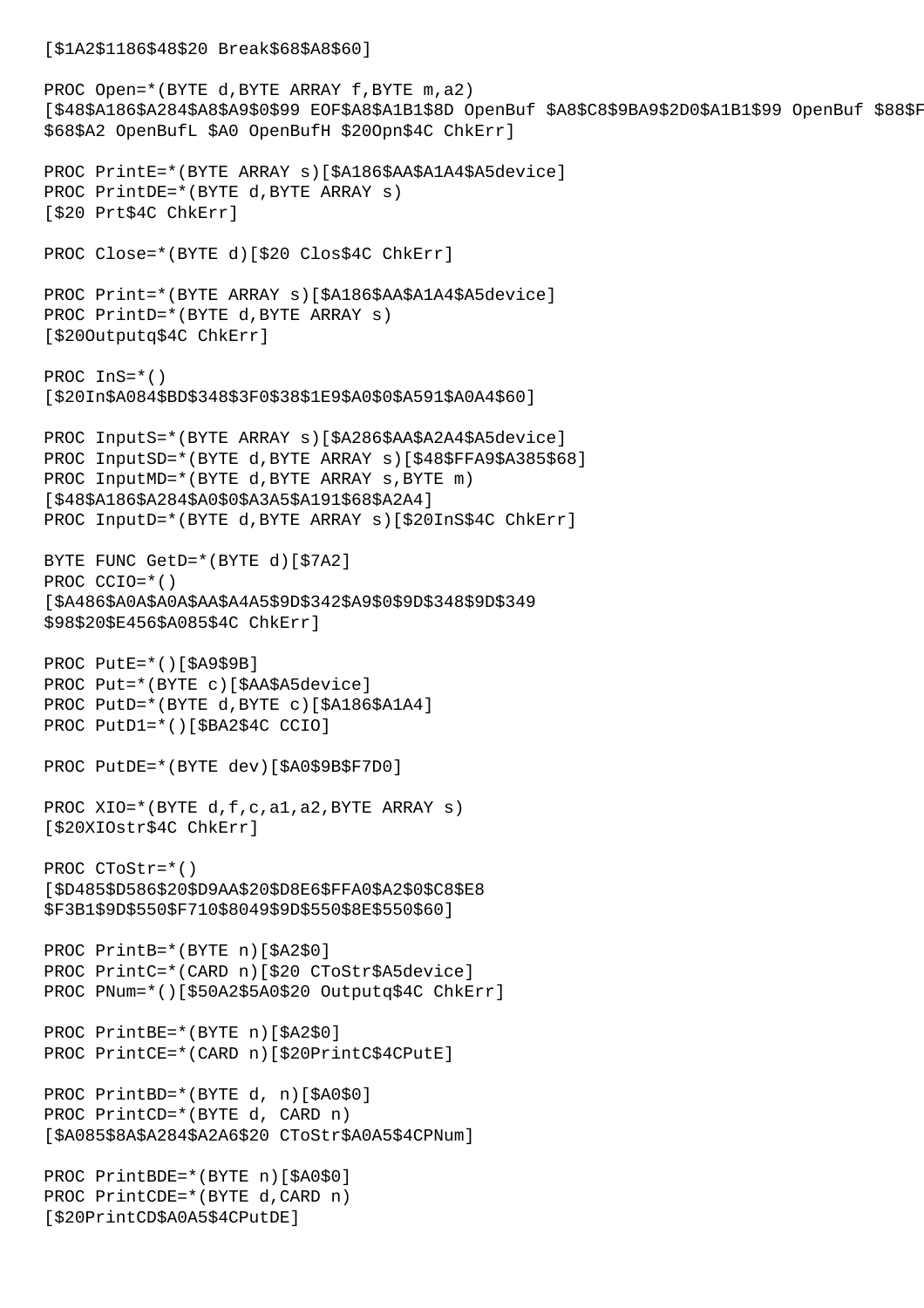```
MODULE<sub>E</sub>
```
PutE ()

```
BYTE ARRAY buffer (20000)
BYTE num,errnum
BYTE CIO_status
CHAR FUNC CIOQ=*(BYTE dev, CARD addr,
              size, BYTE cmd, aux1, aux2)
[$29$F$85$A0$86$A1$A$A$A$A$AA$A5$A5
$9D$342$A5$A3$9D$348$A5$A4$9D$349
$A5$A6$F0$8$9D$34A$A5$A7$9D$34B$98
$9D$345$A5$A1$9D$344$20$E456
$8C CIO status$C0$88$D0$6$98$A4$A0
$99 EOF$A085$60]
CARD FUNC Bget=*(BYTE dev,
                            CARD addr, size)
[$48$A9$7$85$A5$A9$0$85$A6$A5$A3$5$A4
$D0$6$85$A0$85$A1$68$60$68$20 CIOQ
$BD$348$85$A0$BD$349$85$A1$60]
PROC BPut=*(BYTE dev,
                            CARD addr, size)
[$48$A9$B$85$A5$A9$0$85$A6$A5$A3$5$A4
$D0$2$68$60$68$4C CIOQ]
PROC Copy (BYTE ARRAY source,dest,CARD len)
   Print (" Copy ")
   PrintE (source)
   Close (2)
   Open (2,source,4)
   len=Bget (2,buffer,20000)
   Close (2)
  Print (" in ")
   PrintE (dest)
   Print (" Lenght:")
   PrintC (len)
   PrintE (" Bytes ")
   PrintE ("")
  num==+1 Close (2)
   Open (2,dest,8)
   Bput (2,buffer,len)
   Close (2)
RETURN
PROC Err (BYTE num)
 errnum = num
RETURN
PROC ErrMessage (BYTE num)
```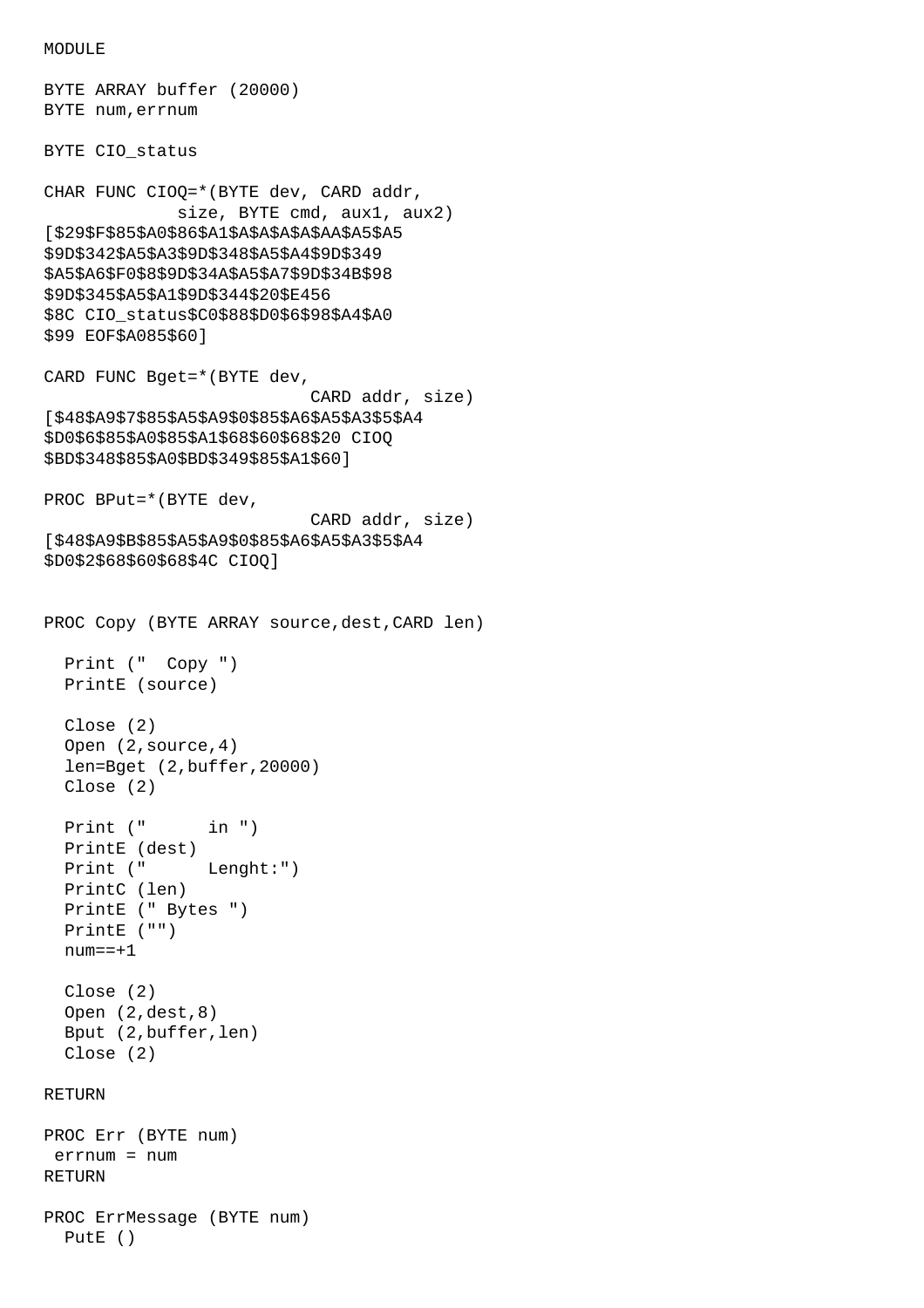```
 Print ("ERROR - ")
   PrintBE (num)
RETURN
PROC Setup ()
   BYTE ARRAY source(20),dest(20),buff(1)
   CARD len
   BYTE color2=710
   Error=Err
   num=0
   color2=2
   PutE()
   PutE()
   PrintE ("PSC Setup")
   PutE()
   PutE()
   Close(1)
   Open (1,"D:SETUP.BAT",4)
   DO
     InputSD (1,source)
     InputSD (1,dest)
     InputSD (1,buff)
     Close (2)
     errnum=0
     Open (2,dest,4)
     Close (2)
     IF source(0) > 0 AND errnum>$80 THEN
      IF errnum=170 THEN
       errnum=0
      FI
      Copy (source,dest)
     FI
   IF EOF(1) THEN 
     errnum=1
  F<sub>T</sub>
   UNTIL errnum#0
   OD
   Close (1)
   Close (2)
   PrintB (num)
   PrintE (" Files terminated")
   IF errnum>$7F THEN
     ErrMessage (errnum)
   FI
```